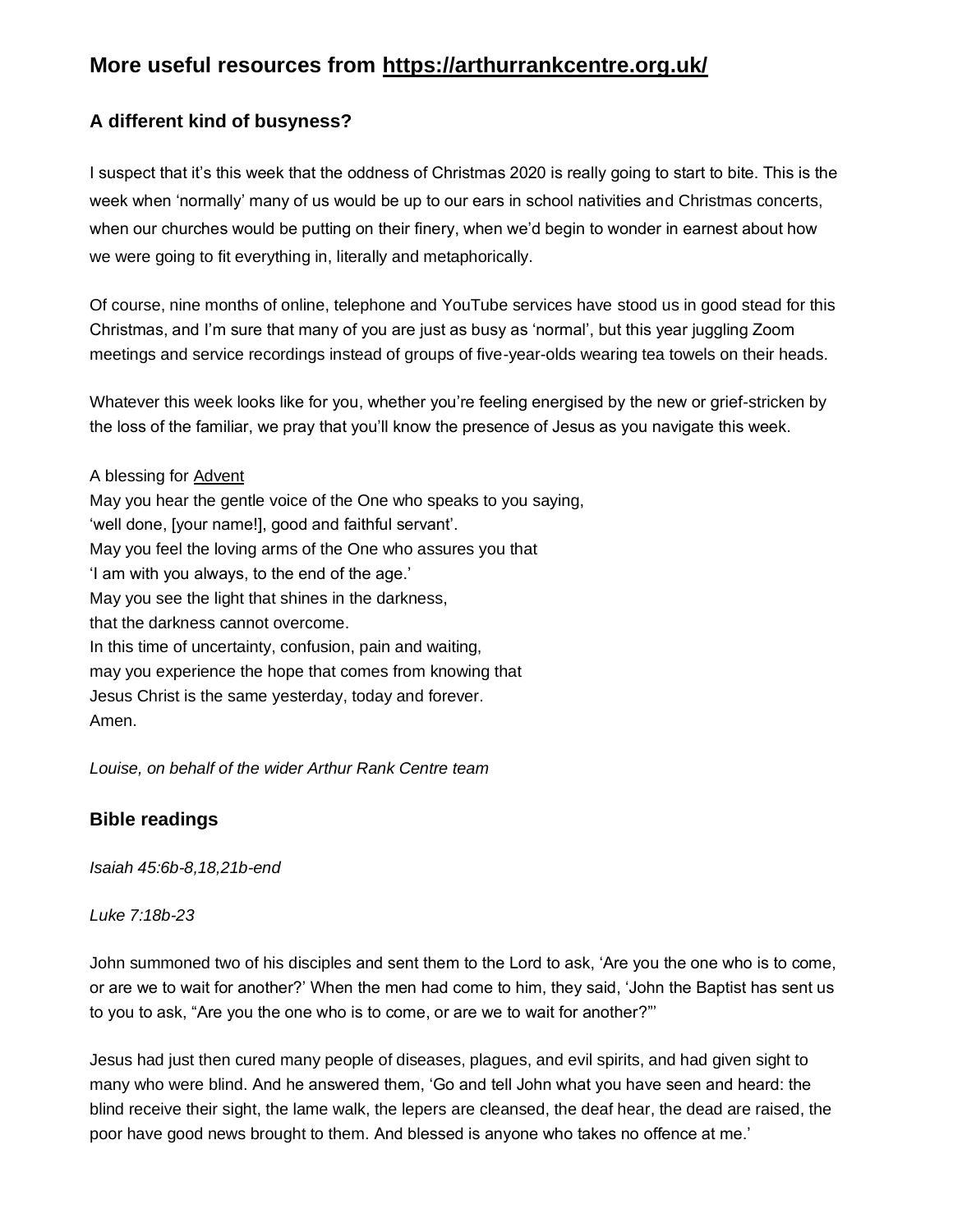# **Reflection**

In many stories, there is a climactic moment when, all seemingly lost, the cavalry – sometimes literal, sometimes metaphorical – appears over the horizon. For dramatic effect, that help is usually sudden and unexpected but in the final reckoning hope is restored.

I was reminded of this by this week's reading from the prophet Isaiah. Chapter 45 speaks of God's anointing of Cyrus to liberate the people of God from their Babylonian exile. The excerpts in our reading point out that it is by God's power that this is accomplished for the sake of his people.

In the reading from the gospel of Luke you can almost tell the excitement of the disciples of John as they approach Jesus and ask if he is the one who is expected, the one who will again free God's people from tyranny. They are desperate to have their hope kindled that the time had come for God's cavalry to arrive.

Jesus' answer exceeds their expectations. He points to a liberation that is not just that of oppression by a foreign power, but one that gives hope to the weak, the vulnerable and the poor.

As this year draws to a close, we find ourselves bereaved and exhausted by COVID-19 and the measures taken to curb its spread. The onset of winter adds to the gloom we feel, and our mental health is at breaking point. However, the promised cavalry of vaccination appears to be on the horizon, even though we are told it will take a few months to reach us all. More importantly, the promised hope of Jesus is also on the horizon as we look towards Christmas and our celebration of his birth.

This promise of hope brings a new perspective on the weeks and months ahead of us. While a vaccine offers hope that life might one day return to 'normal', the celebration of Jesus' birth reminds us of his promise of liberation, of a life together marked by freedom, justice, love and compassion.

This is the future that Jesus promises; we pray it will strengthen us as we go beyond Christmas into 2021.

# **Prayer**

*An excerpt from the prayer of St Patrick* I arise today, through God's strength to pilot me; God's might to uphold me, God's wisdom to guide me, God's eye to look before me, God's ear to hear me, God's word to speak for me, God's hand to guard me, God's way to lie before me, God's shield to protect me, God's hosts to save me Amen.